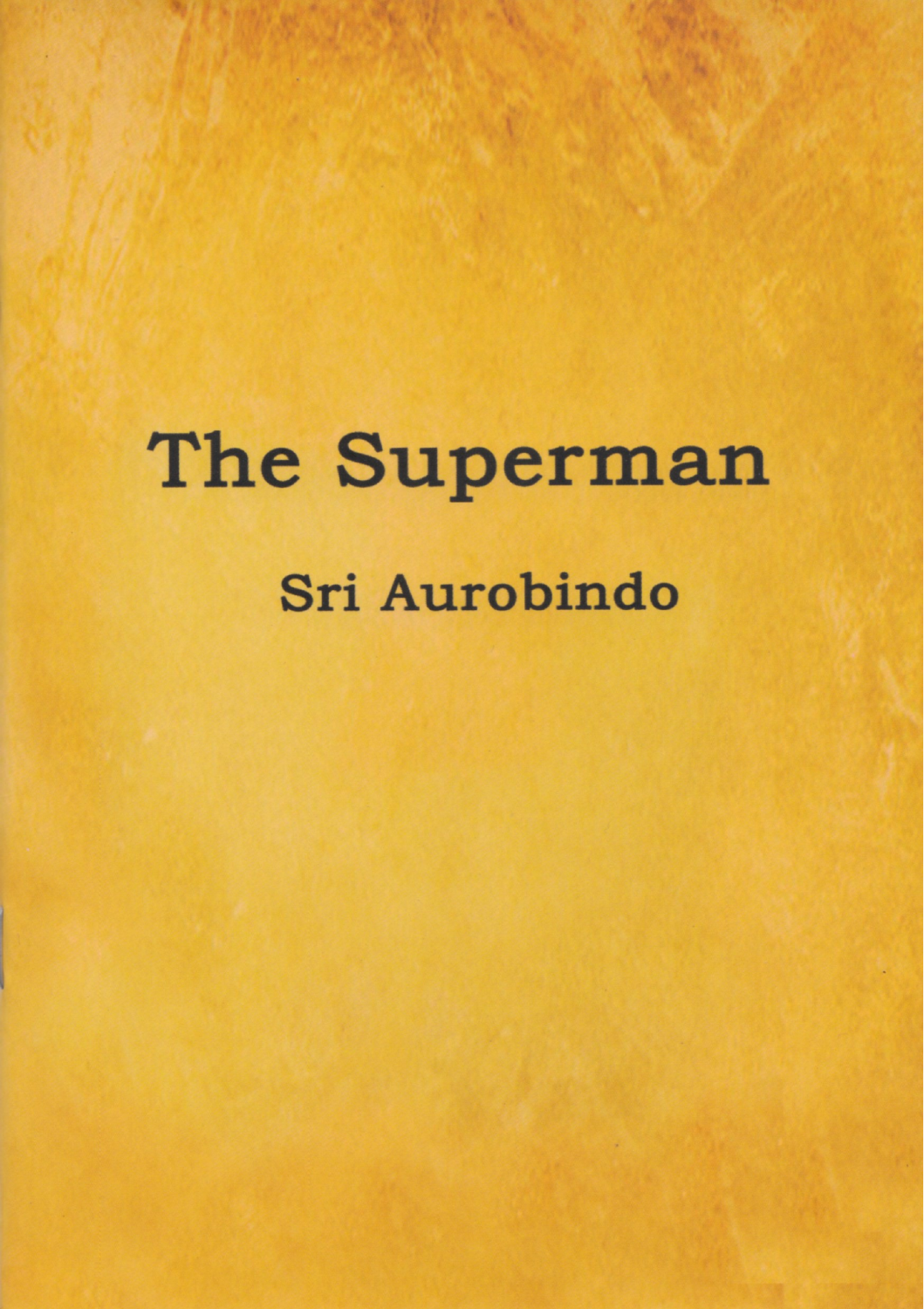# **THE SUPERMAN**



*Sri Aurobindo*

SRI AUROBINDO ASHRAM **PUDUCHERRY**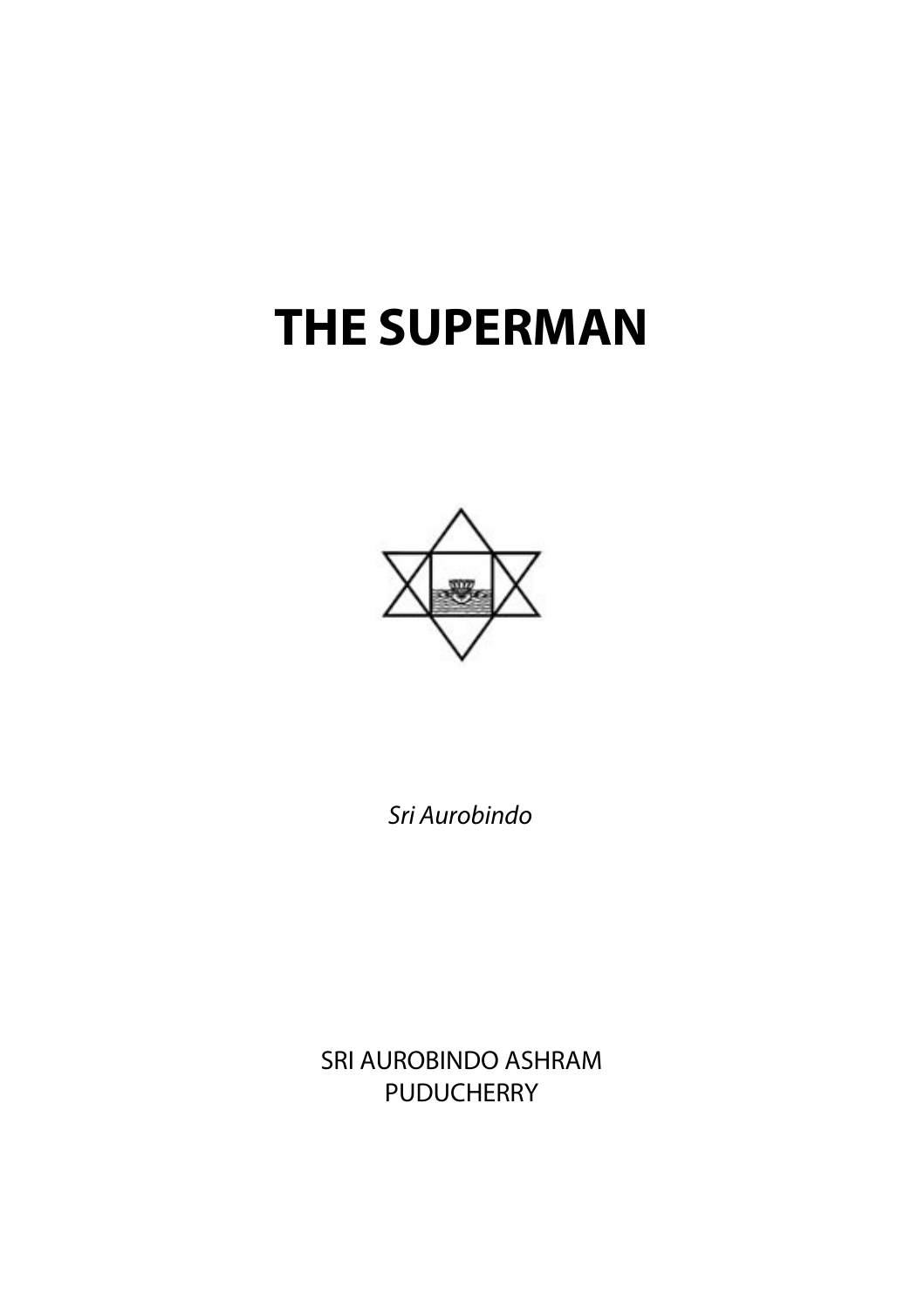This e-book had been prepared by *Auro e-Books*, an international website dedicated to e-books on Well-Being and Spirituality.



Discover more e-books and other activities on our website: [www.auro-ebooks.com](http://www.auro-ebooks.com/)

> First edition 1920-21 Eleventh edition 2005 Third impression 2013 Ebook Edition 2014

© Sri Aurobindo Ashram Trust 1920, 2005 Published by Sri Aurobindo Ashram Publication Department Website: [http://sabda.sriaurobindoashram.org](http://sabda.sriaurobindoashram.org/)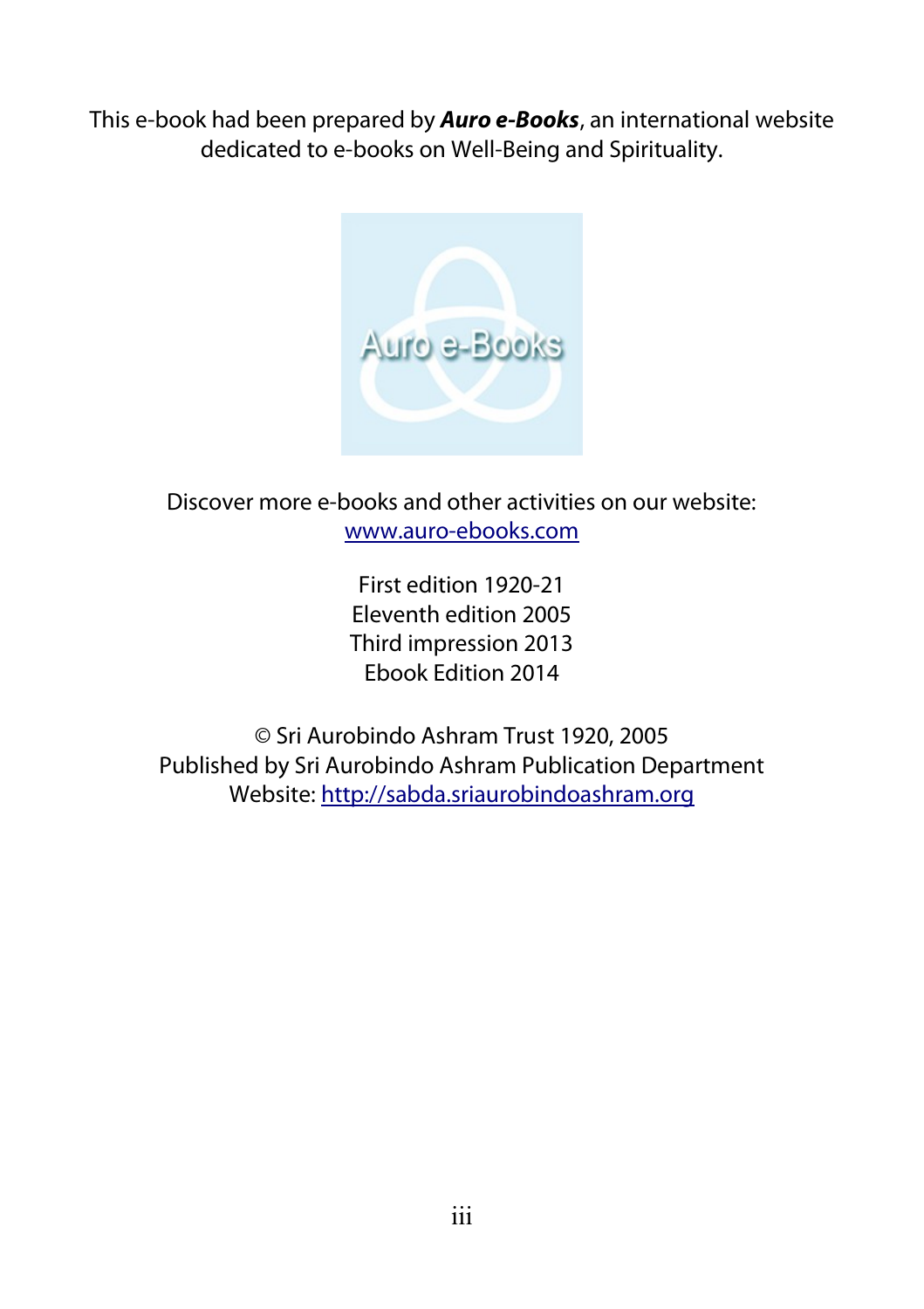## **Table of Contents**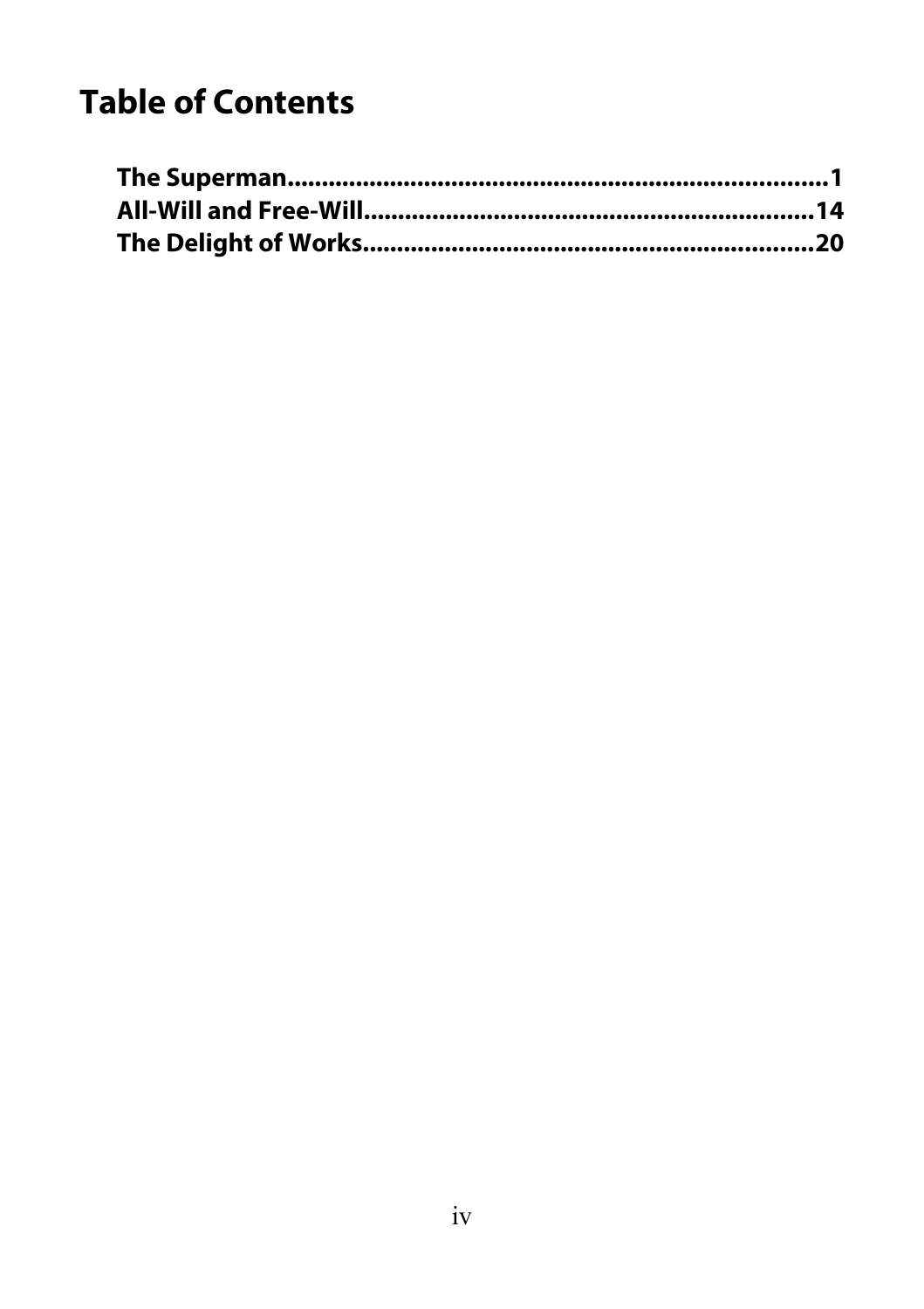#### **Publisher's Note**

These essays were published separately in the monthly review Arya in 1915. They were brought together as a booklet in 1920 or 1921. This booklet has been reprinted many times.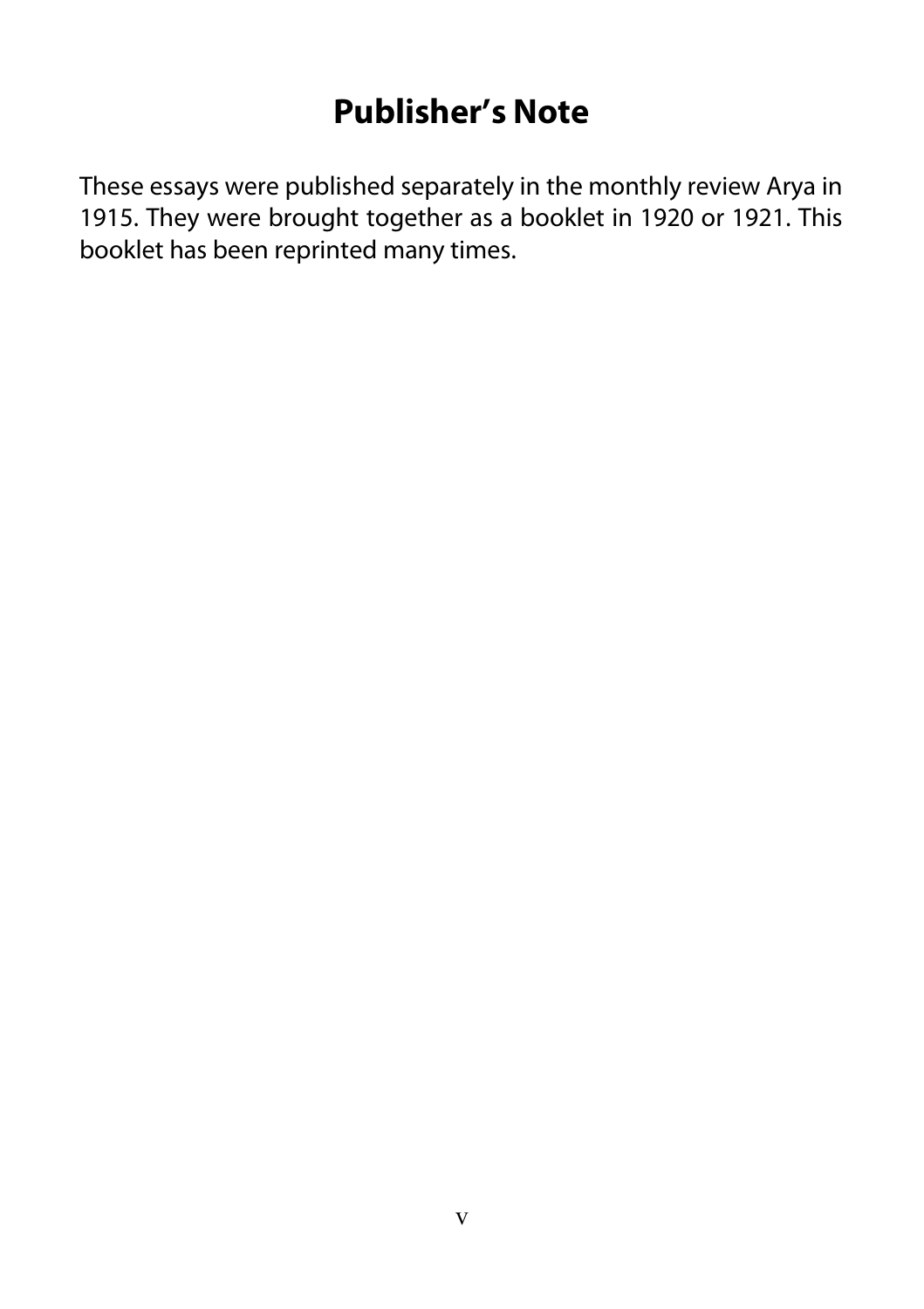#### <span id="page-5-0"></span>**The Superman**

The ideal of the Superman has been brought recently into much notice, some not very fruitful discussion and a good deal of obloquy. It is apt to be resented by average humanity because men are told or have a lurking consciousness that here is a claim of the few to ascend to heights of which the many are not capable, to concentrate moral and spiritual privileges and enjoy a domination, powers and immunities hurtful to a diffused dignity and freedom in mankind. So considered, supermanhood is nothing more important than a deification of the rare or solitary ego that has out-topped others in the force of our common human qualities. But this presentation is narrow and a travesty. The gospel of true supermanhood gives us a generous ideal for the progressive human race and should not be turned into an arrogant claim for a class or individuals. It is a call to man to do what no species has yet done or aspired to do in terrestrial history, evolve itself consciously into the next superior type already half foreseen by the continual cyclic development of the world-idea in Nature's fruitful musings. And when we so envisage it, this conception ranks surely as one of the most potent seeds that can be cast by thought into the soil of our human growth.

Nietzsche first cast it, the mystic of Will-worship, the troubled, profound, half-luminous Hellenising Slav with his strange clarities, his violent half-ideas, his rare gleaming intuitions that came marked with the stamp of an absolute truth and sovereignty of light. But Nietzsche was an apostle who never entirely understood his own message. His prophetic style was like that of the Delphic oracles which spoke constantly the word of the Truth but turned it into untruth in the mind of the hearer. Not always indeed; for sometimes he rose beyond his personal temperament and individual mind, his European inheritance and environment, his revolt against the Christidea, his war against current moral values and spoke out the Word as

1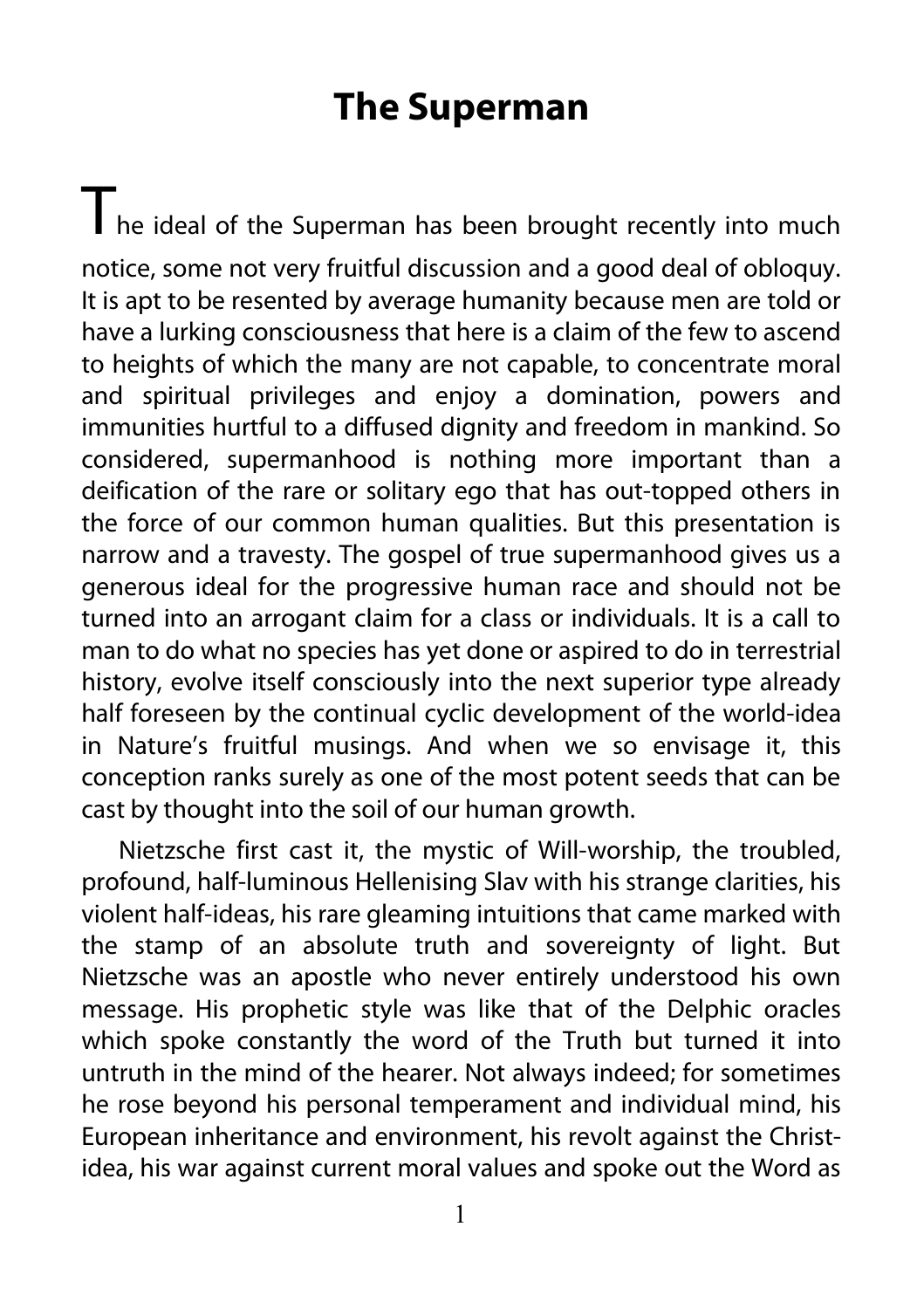he had heard it, the Truth as he had seen it, bare, luminous, impersonal and therefore flawless and imperishable. But for the most part this message that had come to his inner hearing vibrating out of a distant Infinite like a strain caught from the lyre of far-off Gods, did get, in his effort to appropriate and make it nearer to him, mixed up with a somewhat turbulent surge of collateral ideas that drowned much of the pure original note.

Especially, in his concept of the Superman he never cleared his mind of a preliminary confusion. For if a sort of human godhead is the goal to which the race must advance, the first difficulty is that we have to decide to which of two very different types of divinity the idea in us should owe allegiance. For the deity within may confront us either with the clear, joyous and radiant countenance of the God or the stern convulsed visage of the Titan. Nietzsche hymned the Olympian but presented him with the aspect of the Asura. His hostile preoccupation with the Christ-idea of the crucified God and its consequences was perhaps responsible for this distortion, as much as his subjection to the imperfect ideas of the Greeks. He presents to us sometimes a superman who fiercely and arrogantly repels the burden of simple sorrow and service, not one who arises victorious over mortality and suffering, his ascension vibrant with the triumphsong of a liberated humanity. To lose the link of Nature's moral evolution is a capital fault in the apostle of supermanhood; for only out of the unavoidable line of the evolution can that emerge in the bosom of a humanity long tested, ripened and purified by the fire of egoistic and altruistic suffering.

God and Titan, Deva and Asura, are indeed close kin in their differences; nor could either have been spared in the evolution. Yet do they inhabit opposite poles of a common existence and common nature. The one descends from the light and the infinity, satisfied, to the play; the other ascends from the obscurity and the vagueness, angry, to the struggle. All the acts of the God derive from the universal and tend to the universal. He was born out of a victorious harmony. His qualities join pure and gracious hands and link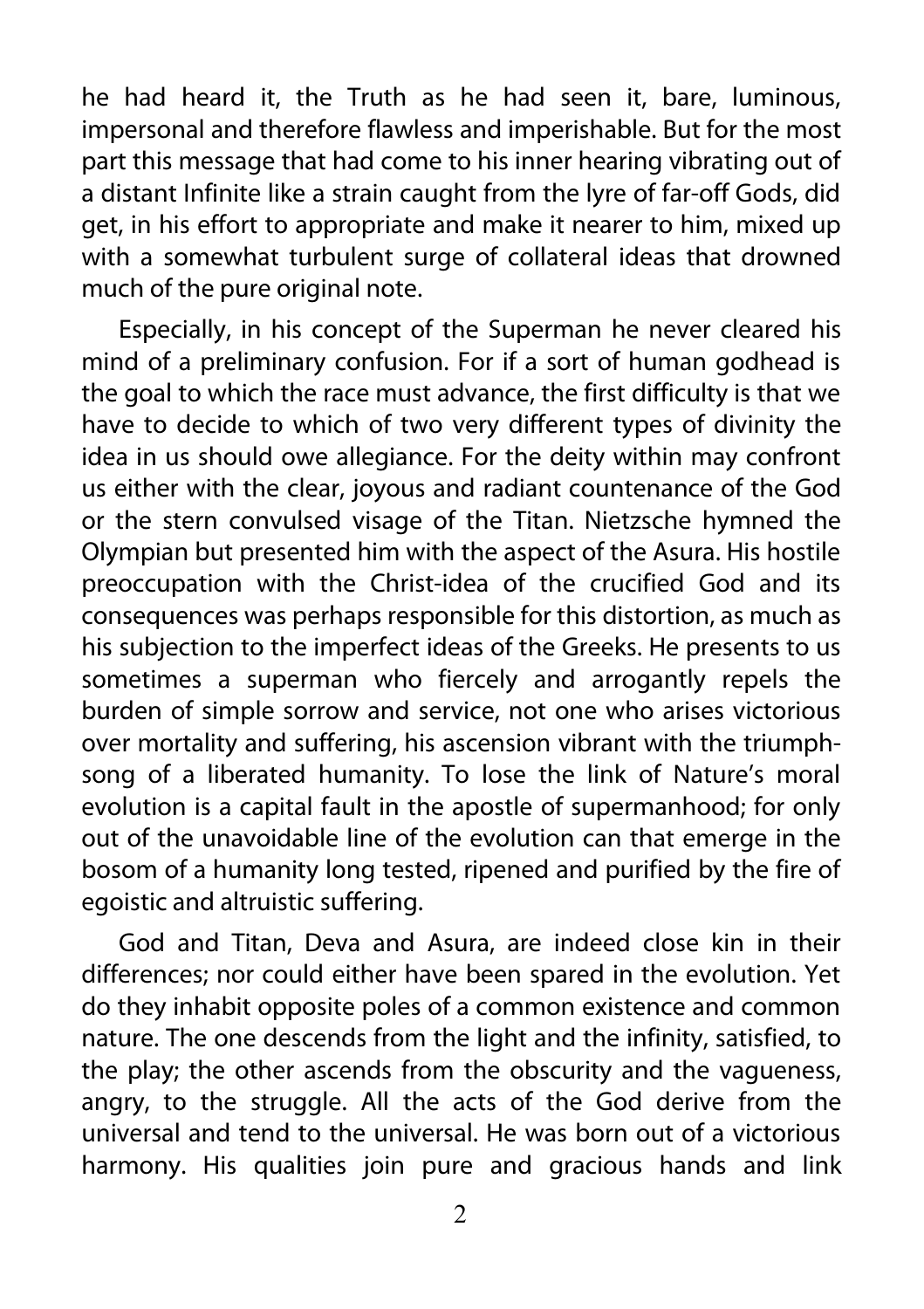themselves together naturally and with delight as in the pastoral round of Brindavan, divine Krishna dominating and holding together its perfect circles. To evolve in the sense of the God is to grow in intuition, in light, in joy, in love, in happy mastery; to serve by rule and to rule by service; to be able to be bold and swift and even violent without hurt or wickedness and mild and kindly and even self-indulgent without laxity or vice or weakness; to make a bright and happy whole in oneself and, by sympathy, with mankind and all creatures. And in the end it is to evolve a large impersonal personality and to heighten sympathy into constant experience of world-oneness. For such are the Gods, conscious always of their universality and therefore divine.

Certainly, power is included. To be the divine man is to be selfruler and world-ruler; but in another than the external sense. This is a rule that depends upon a secret sympathy and oneness which knows the law of another's being and of the world's being and helps or, if need be, compels it to realise its own greatest possibilities, but by a divine and essentially an inner compulsion. It is to take all qualities, energies, joys, sorrows, thoughts, knowledge, hopes, aims of the world around us into ourselves and return them enriched and transmuted in a sublime commerce and exploitation. Such an empire asks for no vulgar ostentation or golden trappings. The gods work oftenest veiled by light or by the storm-drift; they do not disdain to live among men even in the garb of the herdsman or the artisan; they do not shrink from the cross and the crown of thorns either in their inner evolution or their outward fortunes. For they know that the ego must be crucified and how shall men consent to this if God and the gods have not shown them the way? To take all that is essential in the human being and uplift it to its most absolute term so that it may become an element of light, joy, power for oneself and others, this is divinity. This, too, should be the drift of supermanhood.

But the Titan will have nothing of all this; it is too great and subtle for his comprehension. His instincts call for a visible, tangible mastery and a sensational domination. How shall he feel sure of his empire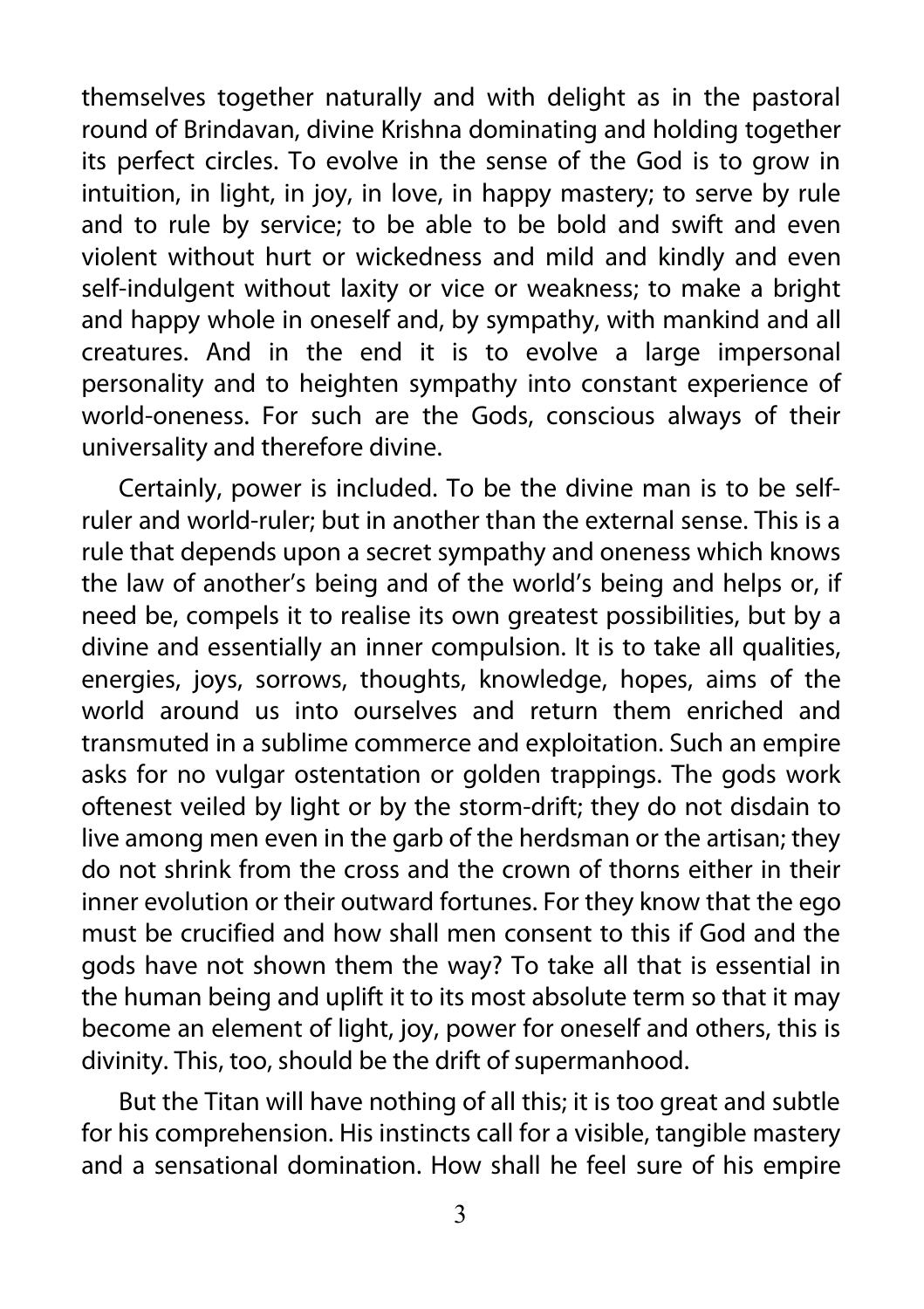unless he can feel something writhing helpless under his heel, — if in agony, so much the better? What is exploitation to him, unless it diminishes the exploited? To be able to coerce, exact, slay, overtly, irresistibly, — it is this that fills him with the sense of glory and dominion. For he is the son of division and the strong flowering of the Ego. To feel the comparative limitation of others is necessary to him that he may imagine himself immeasurable; for he has not the real, self-existent sense of infinity which no outward circumstance can abrogate. Contrast, division, negation of the wills and lives of others are essential to his self-development and self-assertion. The Titan would unify by devouring, not by harmonising; he must conquer and trample what is not himself either out of existence or into subservience so that his own image may stand out stamped upon all things and dominating all his environment.

In Nature, since it started from division and egoism, the Titan had to come first; he is here in us as the elder god, the first ruler of man's heaven and earth. Then arrives the God and delivers and harmonises. Thus the old legend tells us that the Deva and the Asura laboured together to churn the ocean of life for the supreme draught of immortality, but, once it had been won, Vishnu kept it for the God and defrauded the fiercer and more violent worker. And this seems unjust; for the Asura has the heavier and less grateful portion of the burden. He begins and leads; he goes his way hewing, shaping, planting: the God follows, amends, concludes, reaps. He prepares fiercely and with anguish against a thousand obstacles the force that we shall use: the other enjoys the victory and the delight. And therefore to the great God Shiva the stained and stormy Titan is very dear, — Shiva who took for himself the fierce, dark and bitter poison first churned up from the sea of life and left to others the nectar. But the choice that Shiva made with knowledge and from love, the Titans made from darkness and passion, — desirous really of something very different and deceived by their stormy egoism. Therefore the award of Vishnu stands; to the God shall fall the crown and the immortality and not, unless he divinise himself, to the proud and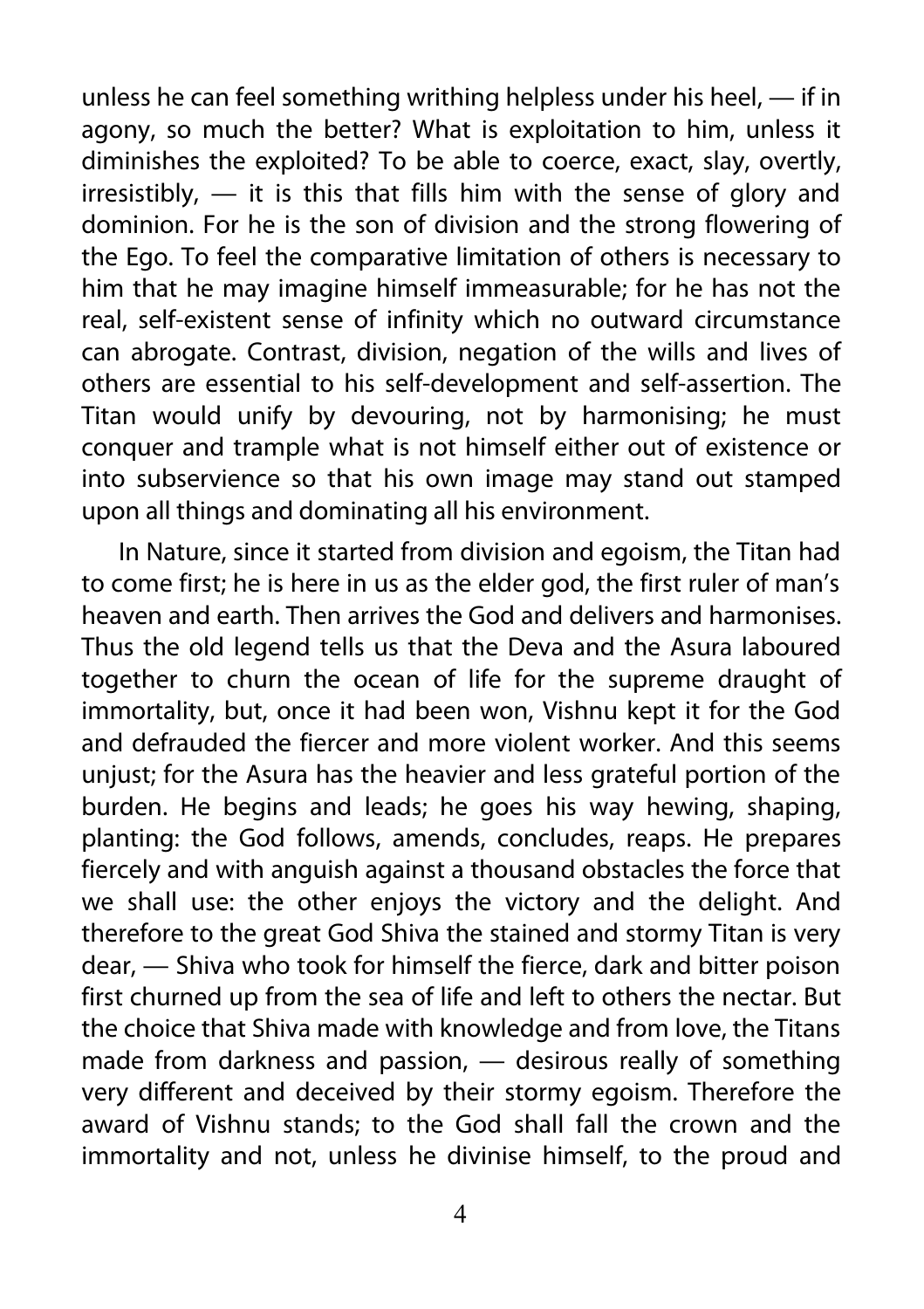strenuous Asura.

For what is supermanhood but a certain divine and harmonious absolute of all that is essential in man? He is made in God's image, but there is this difference between the divine Reality and its human representative that everything which in the one is unlimited, spontaneous, absolute, harmonious, self-possessed becomes in the other limited, relative, laboured, discordant, deformed, possessed by struggle, kept by subservience to one's possessions, lost by the transience and insecurity which come from wrong holding. But in this constant imperfection there is always a craving and an aspiration towards perfection. Man, limited, yearns to the Infinite; relative, is attracted in all things towards their absolute; artificial in Nature, drives towards a higher ease, mastery and naturalness that must for ever be denied to her incon-scient forces and half-conscient animals; full of discords, he insists upon harmony; possessed by Nature and to her enslaved, is yet convinced of his mission to possess and master her. What he aspires to, is the sign of what he may be. He has to pass by a sort of transmutation of the earthly metal he now is out of flawed manhood into some higher symbol. For Man is Nature's great term of transition in which she grows conscious of her aim; in him she looks up from the animal with open eyes towards her divine ideal.

But God is complex, not simple; and the temptation of the human intellect is to make a short cut to the divine nature by the exclusive worship of one of its principles. Knowledge, Love whose secret word is Delight, Power and Unity are some of the Names of God. But though they are all divine, yet to follow any of them exclusively is to invite, after the first energy is over, His departure from us and denial; for even unity, exclusively pursued, ceases to be a true oneness. Yet this error we perpetually commit. Is it Love in whose temple we adore? Then we shut its gates upon Power as a child of the world and the devil and bid Knowledge carry elsewhere her lack of sweetness and remoteness from the heart's fervour. We erect an idol of Power and would pass all else through the fire of Moloch before its sombre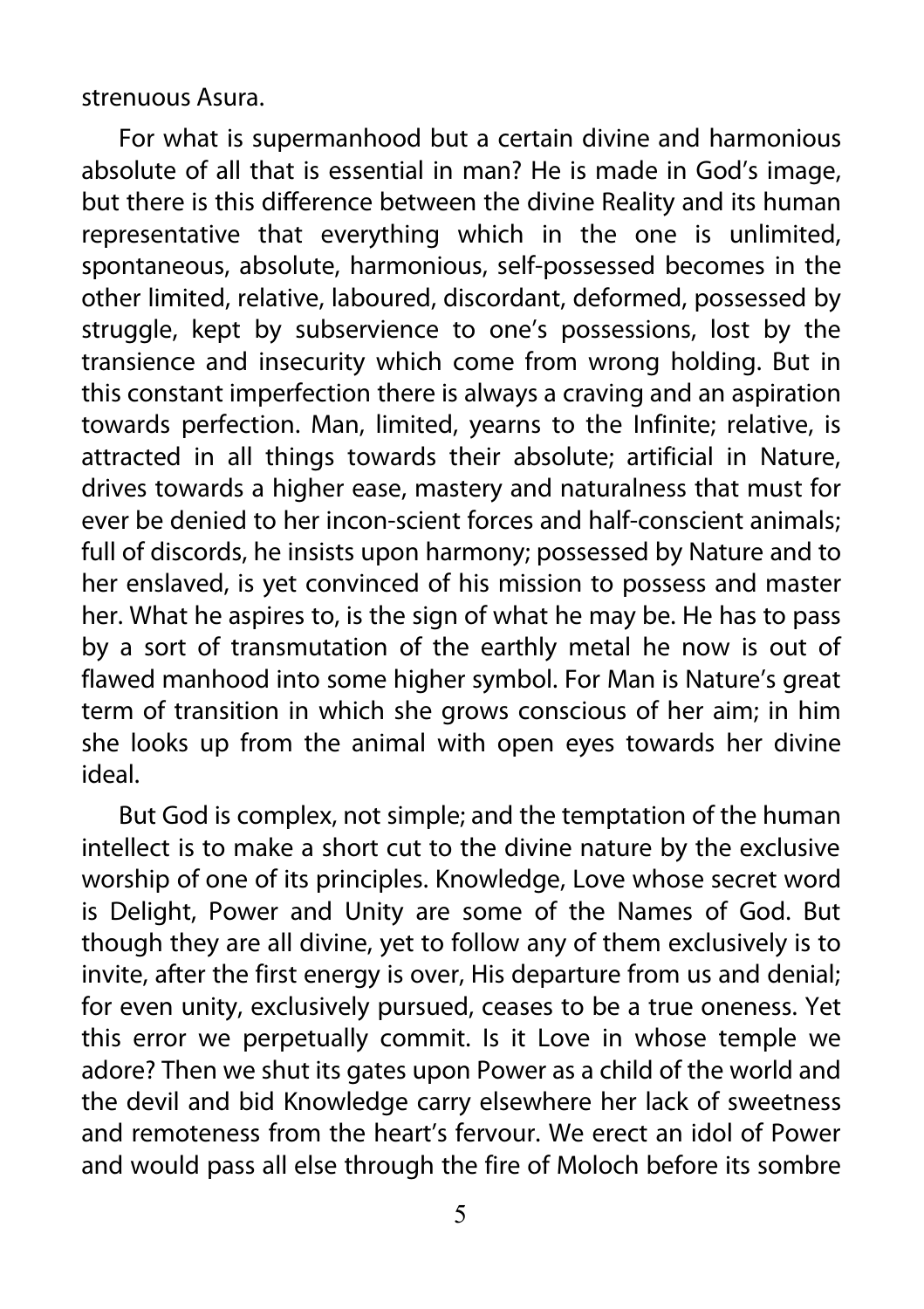and formidable image, expelling Love with scorn as a nurse of weaklings and degrading Knowledge to the position of a squire or even a groom of Force. Or we cultivate Knowledge with a severe aloofness and austerity to find at last the lotus of the heart dulled and fading — happy if its more divine faculties are not already atrophied — and ourselves standing impotent with our science while the thunders of Rudra crash through and devastate the world we have organised so well by our victorious and clear-minded efficiency. Or we run after a vague and mechanical zero we call unity and when we have sterilised our secret roots and dried up the wells of Life within us, discover, unwise unifiers, that we have achieved death and not a greater existence. And all this happens because we will not recognise the complexity of the riddle we are set here to solve. It is a great and divine riddle; but it is no knot of Gordius, nor is its all-wise Author a dead king that he should suffer us to mock his intention and cut through to our will with the fierce impatience of the hasty mortal conqueror.

None of these oppositions is more constant than that of Power and Love: yet neither of these deities can be safely neglected. What can be more divine than Love? But followed exclusively it is impotent to solve the world's discords. The worshipped Avatar of love and the tender saint of saints leave behind them a divine but unfollowed example, a luminous and imperishable but ineffective memory. They have added an element to the potentialities of the heart, but the race cannot utilise it effectively for life because it has not been harmonised with the rest of the qualities that are essential to our fullness. Shall we therefore turn round and give ourselves to Power with its iron hands of action and its hard and clear practical intellect? The men of power may say that they have done a more tangible work for their race than the souls of Love, but it is a vain advantage. For they have not even tried to raise us beyond our imperfect humanity. They have erected a temporary form or given a secular impetus. An empire has been created, an age or a century organised, but the level of humanity has not been raised nearer to the secret of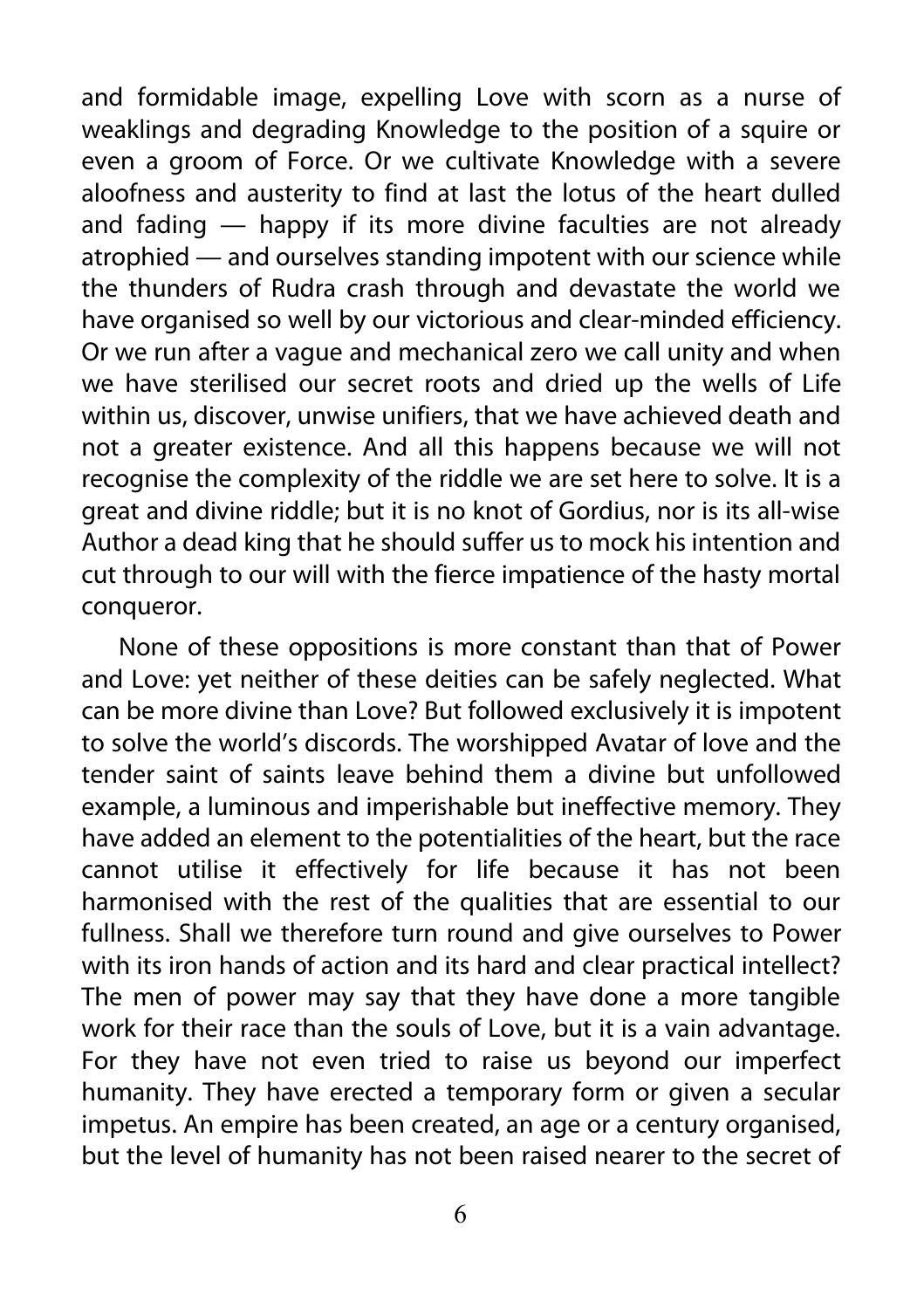a Caesar or a Napoleon. Love fails because it hastily rejects the material of the world's discords or only tramples them underfoot in an unusual ecstasy; Power because it seeks only to organise an external arrangement. The world's discords have to be understood, seized, transmuted. Love must call Power and Knowledge into the temple and seat them beside her in a unified equality; Power must bow its neck to the yoke of Light and Love before it can do any real good to the race.

Unity is the secret, a complex, understanding and embracing unity. When the full heart of Love is tranquillised by knowledge into a calm ecstasy and vibrates with strength, when the strong hands of Power labour for the world in a radiant fullness of joy and light, when the luminous brain of knowledge accepts and transforms the heart's obscure inspirations and lends itself to the workings of the highseated Will, when all these gods are founded together on a soul of sacrifice that lives in unity with all the world and accepts all things to transmute them, then is the condition of man's integral selftranscendence. This and not a haughty, strong and brilliant egoistic self-culture enthroning itself upon an enslaved humanity is the divine way of supermanhood.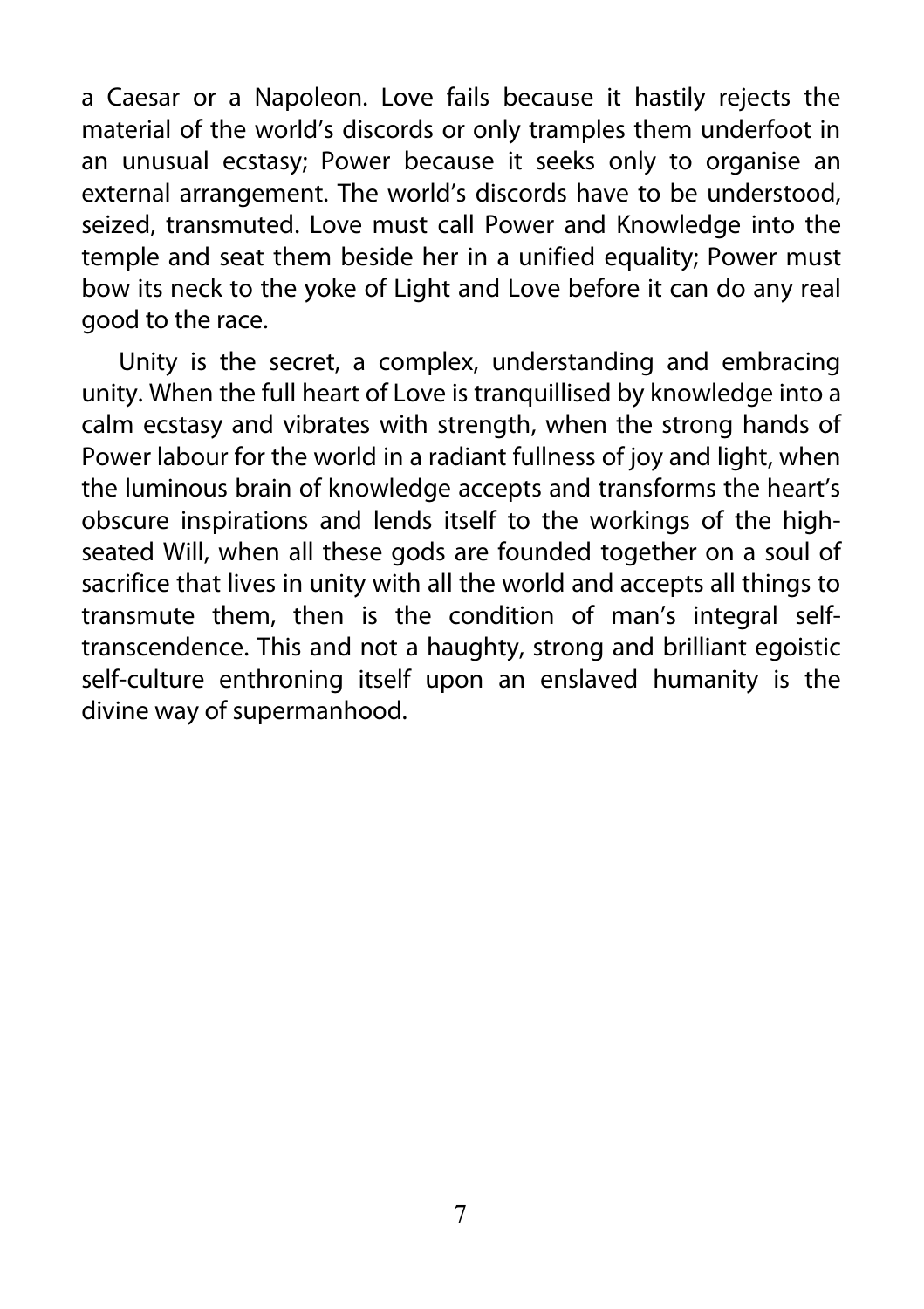### <span id="page-12-0"></span>**All-Will and Free-Will**

H<sub>is is surely a bounded soul who has never felt the brooding</sub> wings of a Fate overshadow the world, never looked beyond the circle of persons, collectivities and forces, never been conscious of the still thought or the assured movement of a Presence in things determining their march. On the other hand it is the sign of a defect in the thought or a void of courage and clearness in the temperament to be overwhelmed by Fate or hidden Presence and reduced to a discouraged acquiescence,— as if the Power in things nullified or rendered superfluous and abortive the same Power in myself. Fate and free-will are only two movements of one indivisible energy. My will is the first instrument of my Fate, Fate a Will that manifests itself in the irresistible subconscious intention of the world.

All error like all evil is born of a division in the indivisible. Because God has a myriad aspects, mind breaks up His unity; it creates a violent opposition and vain attempt at mutual exclusion in the united family of the Ideas and Powers that are convergently busy with the universe. Thus our thought erects a mysterious Fate or an equally mysterious free-will and insists that this or that must be but both shall not subsist together. It is a false and unreal quarrel. I have a will, that is plain; but it is not true that it is free in the sense of being a thing apart in the world determining itself and its actions and fruits as if it alone existed or as if it could at all shape itself except as visible crest and form of an invisible wave. Even the wave is more than itself; for that too has behind it the tramp of the whole measureless ocean of Force and Time. On the other hand there is no incalculable Fate, no blind, cruel and ineluctable Necessity against which the wings of the soul must dash themselves in vain as if it were a bird snared by a monstrous Fowler in a dim-lit and fantastic cage.

All times and nations have felt or played with the idea of Fate. The Greeks were pursued by the thought of a mysterious and ineffable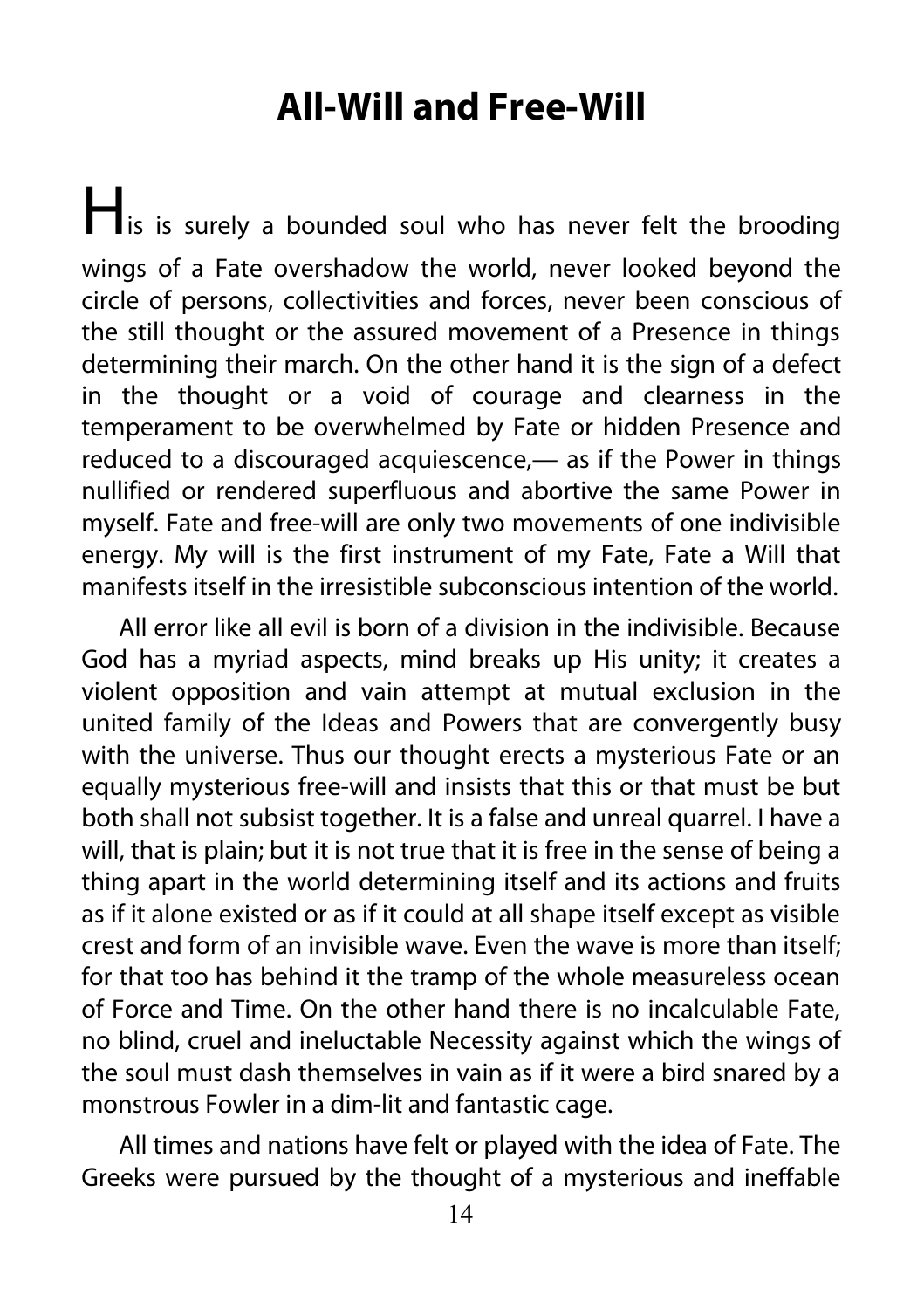Necessity presiding over the divine caprices of the gods. The Mahomedan sits calm and inert under the yoke of Kismet. The Hindu speaks of Karma and the writing on the forehead when he would console himself for calamity or failure or excuse himself from perseverance and masculine effort. And all these notions are akin in the general imprecision of the idea they shadow forth and the vague twilight in which they are content to leave its ulterior significance. Modern Science has brought in an equally formless and arbitrary predestination of Law of Nature and Heredity to contradict the idea of responsibility in a free, willing and acting soul. Where there is no soul, there can be no freedom. Nature works out her original law in man; our fathers and mothers with all that they carried in them are a second vital predestination and the dead generations impose themselves on the living; pressure of environment comes in as a third Fate to take from us the little chance of liberty we might still have snatched out of this infinite coiling of forces. The triple Moirai of the Greeks have been re-enthroned with other masks and new names. We believe once more in a tremendous weaving of our fate, but by the measured dance of immense material Powers. It is the old gods again, but stripped of intelligence and the chance of human sympathy, inexorable because they are conscious neither of themselves nor of us.

It is doubtful whether belief in Fate or free-will makes much difference to a man's action, but it certainly matters a great deal to his temperament and inner being; for it puts its stamp on the cast of his soul. The man who makes belief in Fate an excuse for quiescence, would find some other pretext if this were lacking. His idea is only a decorous garment for his mood; it clothes his indolence and quiescence in a specious robe of light or drapes it with a noble mantle of dignity. But when his will clutches at an object or action, we do not find him pursuing it with a less strenuous resolution or, it may be, a less childish impatience or obstinacy than the freest believer in free-will. It is not our intellectual ideas that govern our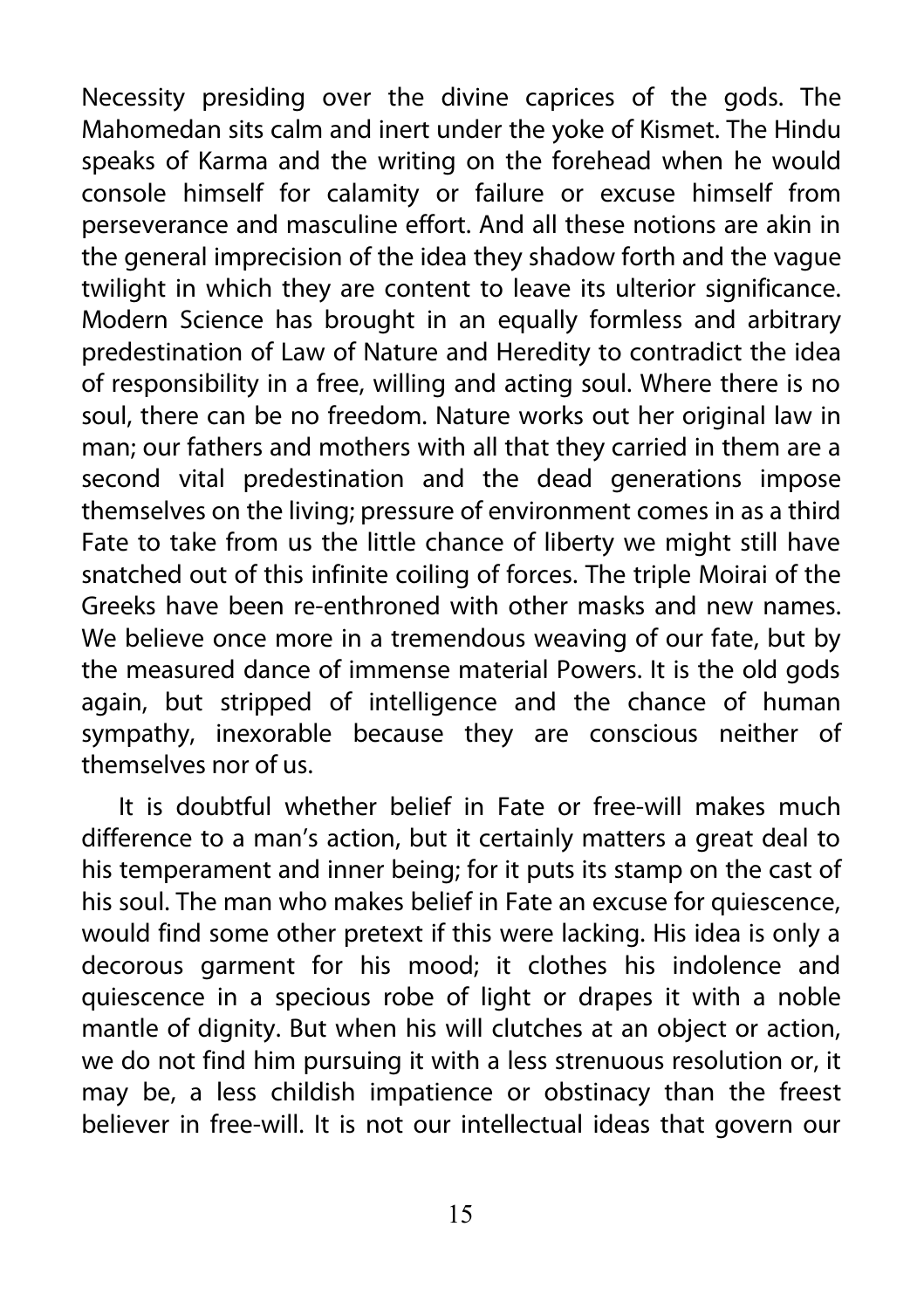action, but our nature and temperament, — not *dhī*, [1](#page-14-0) but *mati* or even *manyu*, or, as the Greeks would have said, thumos and not nous.

On the other hand a great man of action will often seize on the idea of Fate to divinise to himself the mighty energy that he feels driving him on the path of world-altering deeds. He is like a shell discharged from some dim Titanic howitzer planted in concealment far behind this first line of trenches which we see thrown out by Life into the material world; or he is like a planet sped out from Nature's hands with its store of primal energy sufficient for its given time, its fixed service to the world-life, its settled orbit round a distant and sovereign Light. He expresses in the idea of Fate his living and constant sense of the energy which has cast him down here whether to break like some Vedic Marut the world's firm and established things or to cut through mountains a path down which new rivers of human destiny can pour. Like Indra or Bhagirath he precedes; the throng of the divine waters follow. His movement decides their course; here Indus shall flow, there Ganges pace yellow and leonine to the sea. Therefore we find that the greatest men of action the world has known were believers in Fate or in a divine Will. Caesar, Mahomet, Napoleon, what more colossal workers has our past than these? The superman believes more readily in Destiny, feels more vitally conscious of God than the average human mind.

A saying of Napoleon's is pregnant of the true truth of this matter. Questioned why, since he talked continually of fate, he thought it worth while to be always thinking and planning, he answered with just reason, "Because it is still Fate who wills that I should plan." This is the truth. There is a Will or Force in the world that determines the result of my actions as part of the great whole; there is a Will in me that determines, concealed by my thought and personal choice, the part that I shall take in determining the whole. It is this that my mind seizes on and calls my will. But I and mine are masks. It is All-

<span id="page-14-0"></span><sup>&</sup>lt;sup>1</sup>These are terms of Vedic psychology. *Dhī* is the intellect; *mati*, the general mentality; *manyu*, the temperament and emotive mind.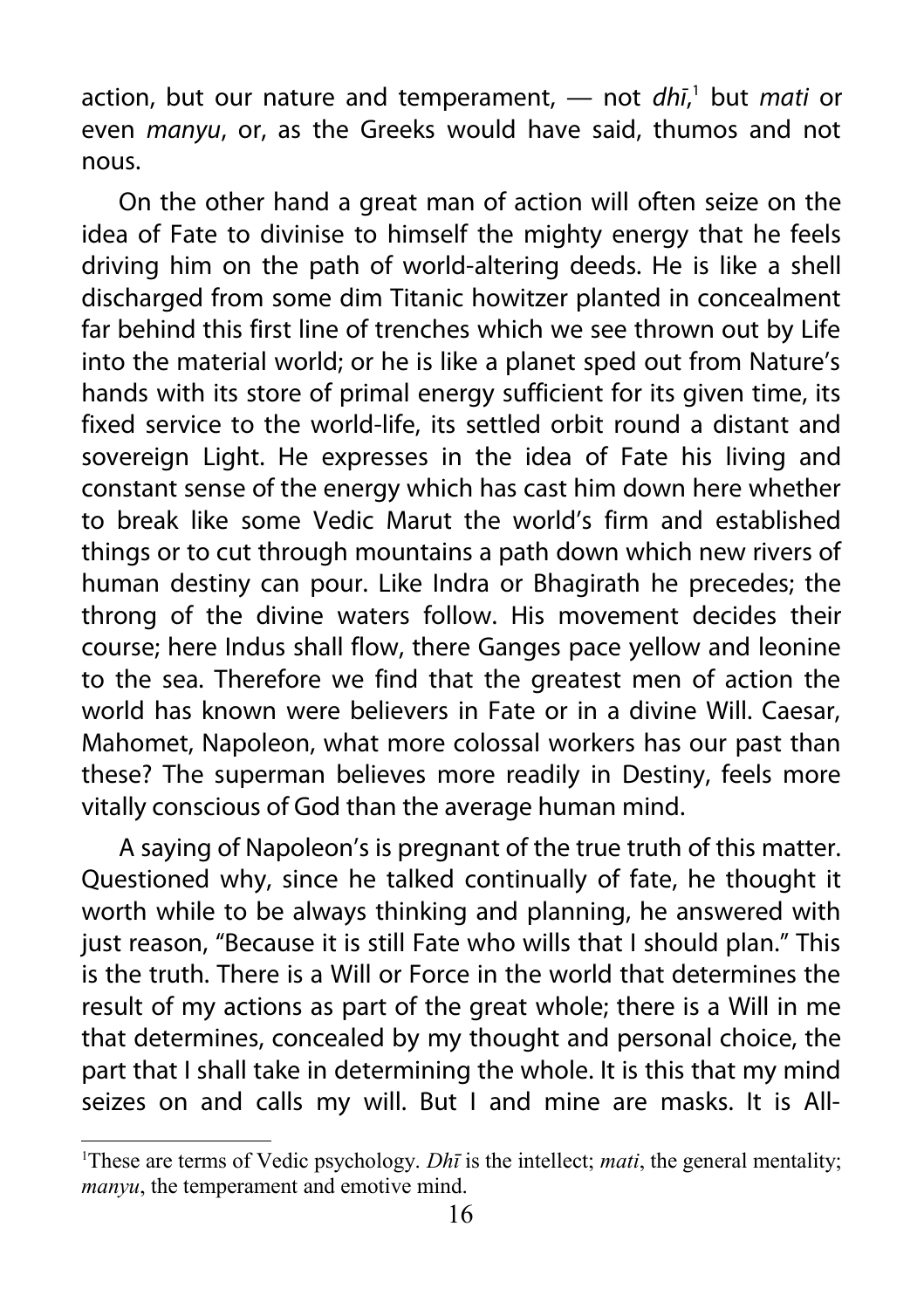existence that gives me my reality; it is the All-will and All-knowledge that, while I calculate, works in me for its own incalculable purpose.

For this very reason I am right in laying stress on my free-will. If a Necessity governs even the gods, yet is my will a daughter of Necessity with a right in the mansion of her mother; or even it is a face of the divine Necessity that in many forms plays with the world. If Kismet is the will of God, yet is that will active in my present moment and not only in the hour of my birth or of the birth of the world. If my past actions determine my present, my immediate action also determines the moment that shall be and is not utterly put off by a tardy mechanism to belated effects in a far-off life. If Law of nature and heredity and environment are powerful, yet do they depend on the individual for the use to which they shall be turned.

The fruit of my actions belongs not to me, but to God and the world; my action belongs to God and myself. There I have a right. Or rather it belongs to God in myself; the right is His, but I enjoy it. The Will that works in me is the indivisible All which only seems to separate itself from itself in my body and personality, *nāmarūpa*, as the whole sea throws itself upon a particular coast in a particular surge of waves. The All and the I are at play of hide and seek with each other in a corner of an infinite universe.

I may play entirely at cross-purposes with the All-Will in me. That is when I lend my will-power to be a servant of the nervous part of my mind which, ignorant and passionate, adores self, openly or under many pretences, as its own god. It is this in me, this egoist, this hungerer that feels upon it in the heavy hand of Fate the oppression of a tyrant or the resistance of a blind and unintelligent power. For always absorbed in its own need and view-point it helps the All by that friction and opposition which are so essential to the mechanism of the world. Therefore it misunderstands the firm Teacher and His stern, yet loving compulsion in things and must progress by self-will and struggle and suffering because it cannot yet learn to progress by obedience. But also I may, by an intuition in my nature, an aspiration in my heart and a reason in my mind, put myself at the service of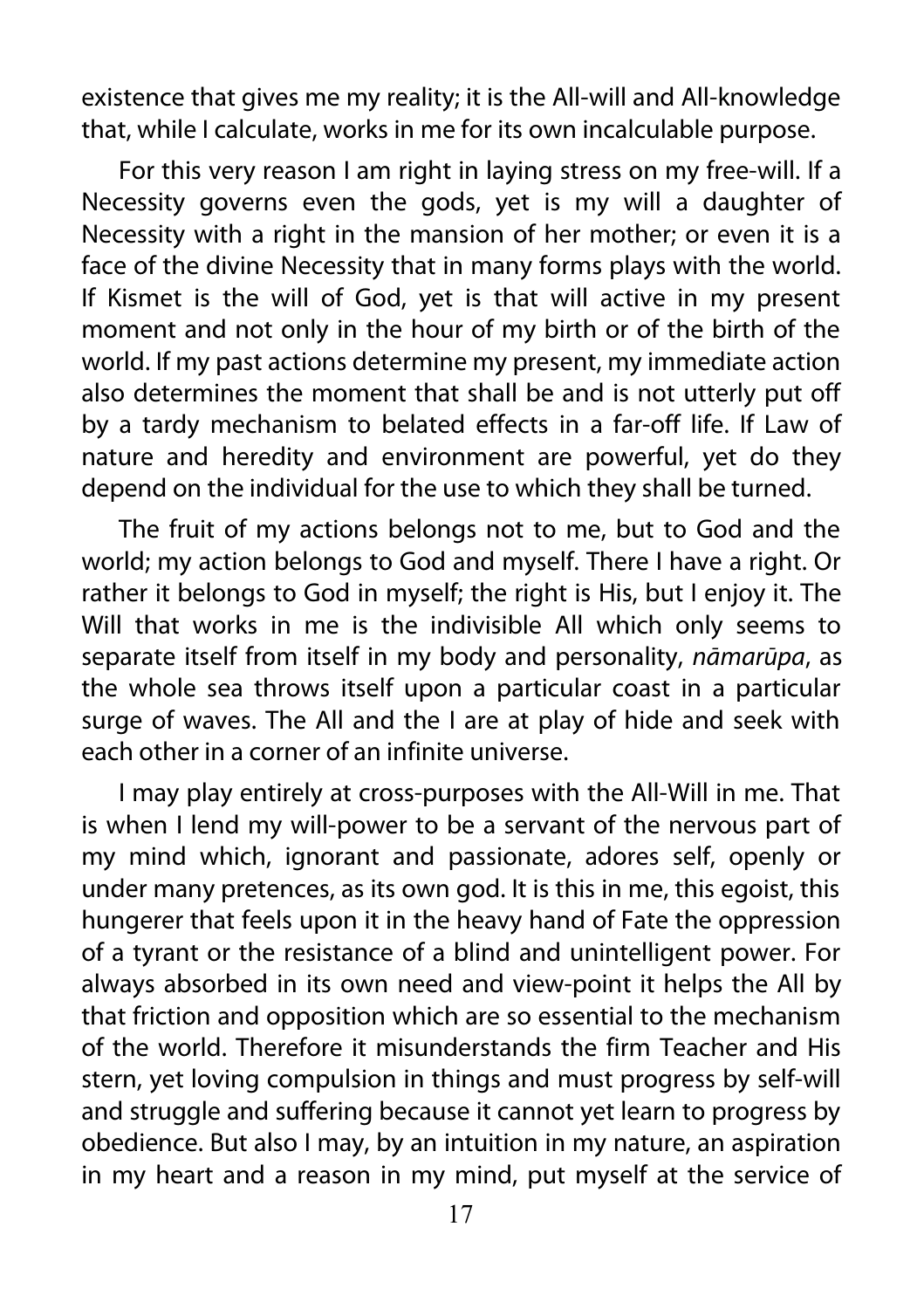some strong ideal, some intelligent Force that serves God with or without knowledge of Him. Then is my will a true will; it does its share, it leaves its quota, it returns to its Master with its talent used or increased. And to a certain extent it is free; for a great liberty is this, to be delivered from the Animal and the Rakshasa in ourselves, free to choose the right or be chosen by it.

But how different a thing would it be if I could persuade my ego to break and emerge from the mould in which it has taken refuge from its divine Pursuer! The great antinomy would then be abrogated and not simply mitigated. My free-will would become God-will and Fate put off her mask. By consenting to be the mere slave of God and consciously but one instrument of That which is not bound by its instruments, I should know a freedom which sings on the harps of heaven, but which no speech of man can utter; I should be washed and rolled in the waves of pure puissance and pure ecstasy, the immeasurable and unfathomable ecstasy of all-being and all-life and all-force. I should see Fate illumined melting into Will and Will glorified passing into God.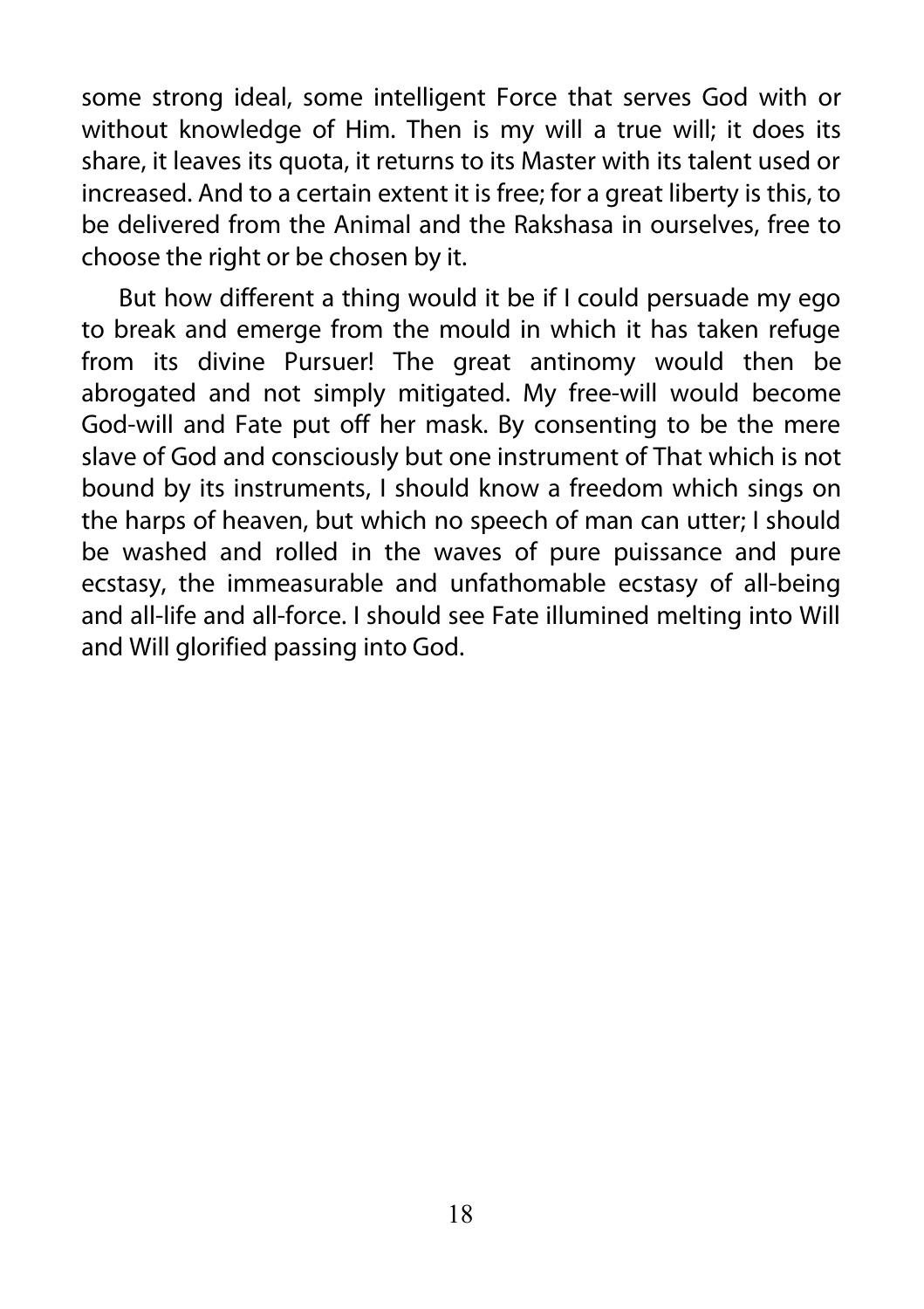# <span id="page-17-0"></span>**The Delight of Works**

In thy works there are always these three, the Master, the Worker and the Instrument. To define them in oneself rightly and rightly to possess them is the secret of works and of the delight of works.

Learn thou first to be the instrument of God and to accept thy Master. The instrument is this outward thing thou callest thyself; it is a mould of mind, a driving-force of power, a machinery of form, a thing full of springs and cogs and clamps and devices. Call not this the Worker or the Master; it can never be the Worker or the Master. Accept thyself humbly, yet proudly, devotedly, submissively and joyfully as a divine instrument.

There is no greater pride and glory than to be a perfect instrument of the Master.

Learn thou first absolutely to obey. The sword does not choose where it shall strike, the arrow does not ask whither it shall be driven, the springs of the machine do not insist on the product that shall be turned out from its labour. These things are settled by the intention and working of Nature and the more the conscious instrument learns to feel and obey the pure and essential law of its nature, the sooner shall the work turned out become perfect and flawless. Self-choice by the nervous motive-power, revolt of the physical and mental tool can only mar the working.

Let thyself drive in the breath of God and be as a leaf in the tempest; put thyself in His hand and be as the sword that strikes and the arrow that leaps to its target. Let thy mind be as the spring of the machine, let thy force be as the shooting of a piston, let thy work be as the grinding and shaping descent of the steel on its object. Let thy speech be the clang of the hammer on the anvil and the moan of the engine in its labour and the cry of the trumpet that proclaims the force of God to the regions. In whatsoever way do as an instrument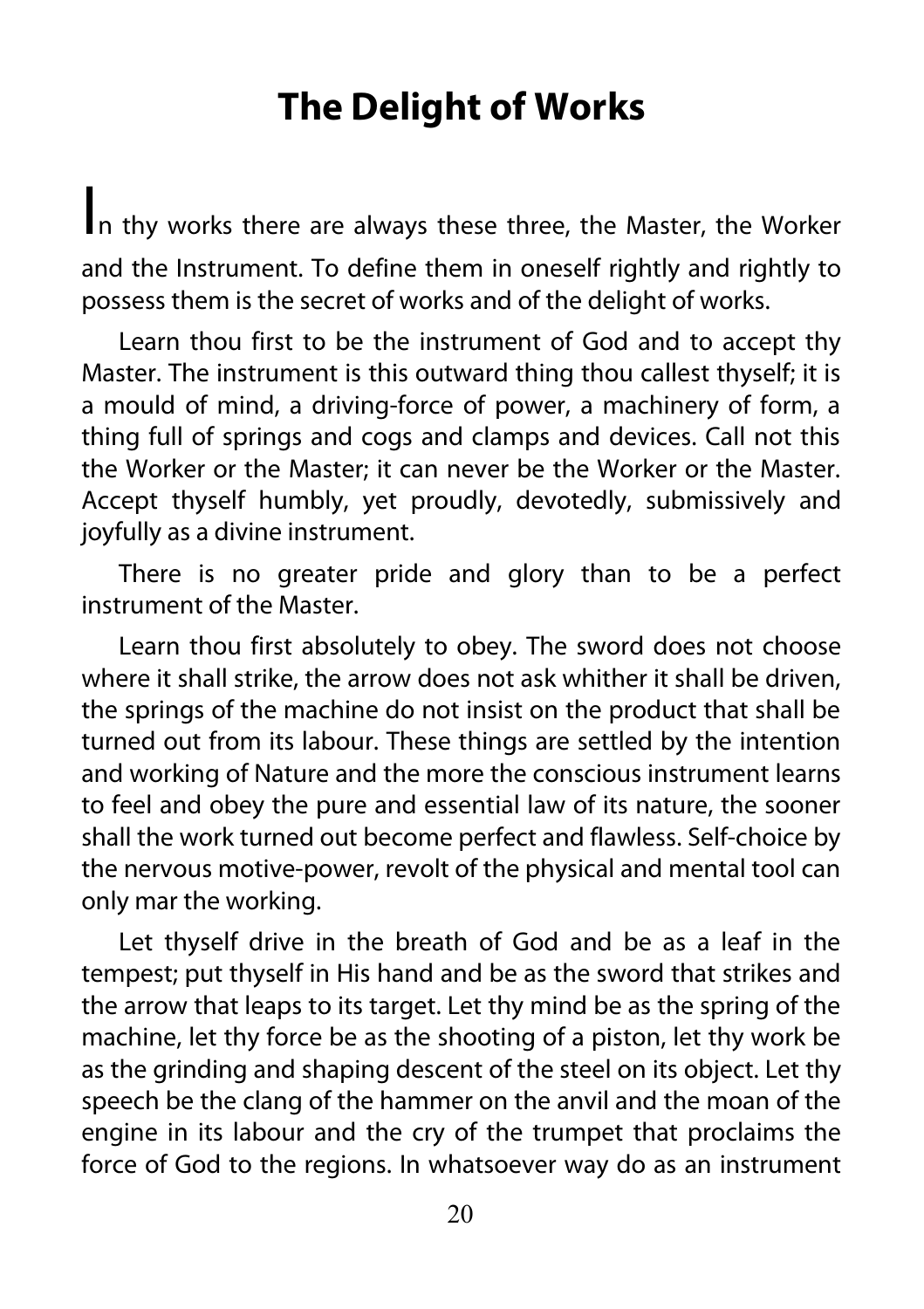the work that is natural to thee and appointed.

The sword has a joy in the battle-play, the arrow has a mirth in its hiss and its leaping, the earth has a rapture in its dizzy whirl through space, the sun has the royal ecstasy of its blazing splendours and its eternal motion. O thou self-conscious instrument, take thou too the delight of thy own appointed workings.

The sword did not ask to be made, nor does it resist its user, nor lament when it is broken. There is a joy of being made and a joy of being used and a joy of being put aside and a joy too of being broken. That equal joy discover.

Because thou hast mistaken the instrument for the worker and the master and because thou seekest to choose by the ignorance of thy desire thy own state and thy own profit and thy own utility, therefore thou hast suffering and anguish and hast many times to be thrust into the red hell of the furnace and hast many times to be reborn and reshaped and retempered until thou shalt have learned thy human lesson.

And all these things are because they are in thy unfinished nature. For Nature is the worker and what is it that she works at? She shapes out of her crude mind and life and matter a fully conscious being.

Know thyself next as the Worker. Understand thy nature to be the worker and thy own nature and All-Nature to be thyself.

This nature-self is not proper to thee nor limited. Thy nature has made the sun and the systems, the earth and her creatures, thyself and thine and all thou art and perceivest. It is thy friend and thine enemy, thy mother and thy devourer, thy lover and thy torturer, the sister of thy soul and an alien and a stranger, thy joy and thy sorrow, thy sin and thy virtue, thy strength and thy weakness, thy knowledge and thy ignorance. And yet it is none of these things, but something of which they are attempts and imperfect images. For beyond all these it is an original self-knowledge and an infinite force and innumerable quality.

But in thee there is a special movement, a proper nature and an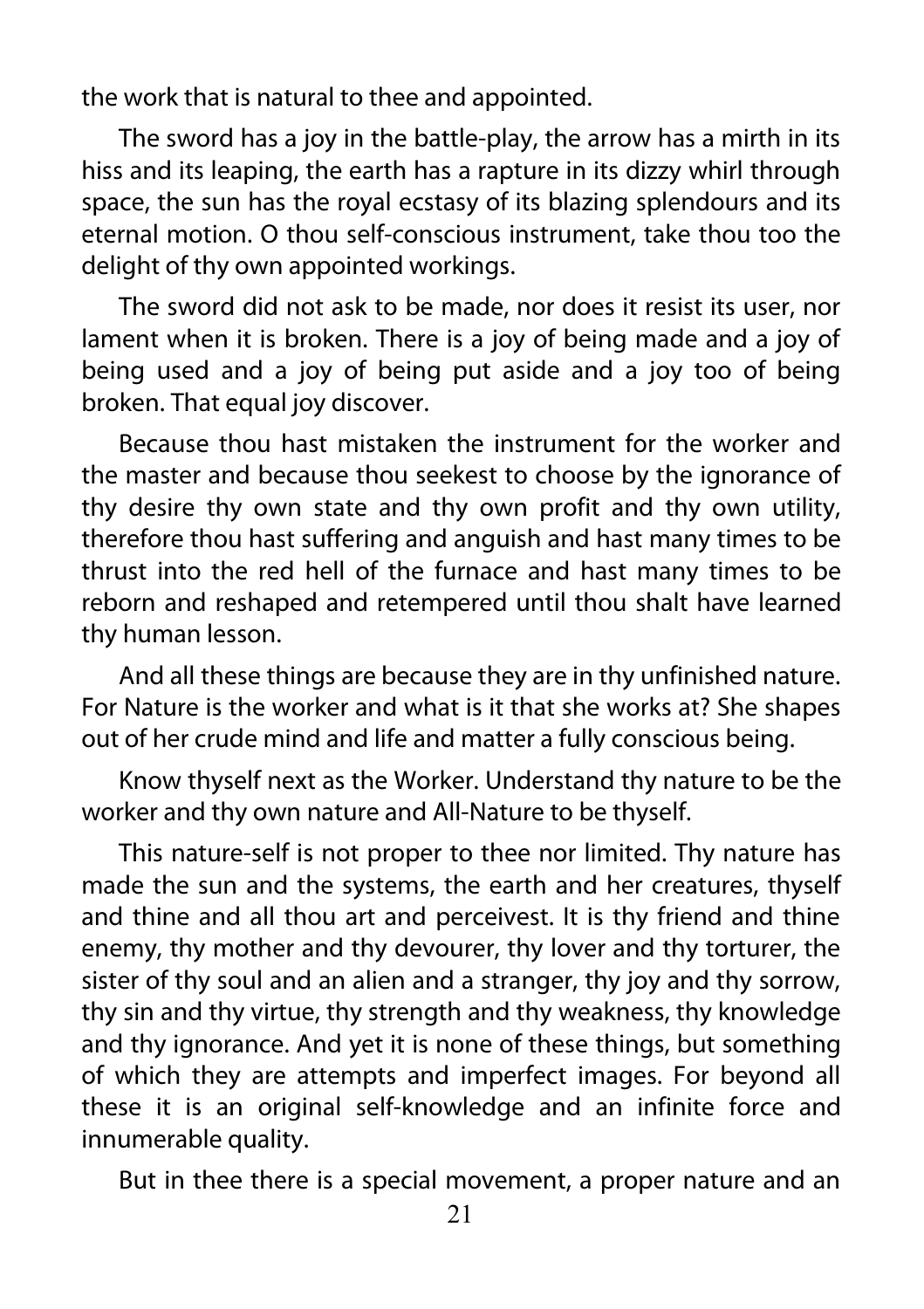individual energy. Follow that like a widening river till it leads thee to its infinite source and origin.

Know therefore thy body to be a knot in Matter and thy mind to be a whirl in universal Mind and thy life to be an eddy of Life that is for ever. Know thy force to be every other being's force and thy knowledge to be a glimmer from the light that belongs to no man and thy works to be made for thee and be delivered from the error of thy personality.

When that is done, thou shalt take thy free delight in the truth of thy individual being and in thy strength and in thy glory and in thy beauty and in thy knowledge; and in the denial of these things thou shalt take delight also. For all this is the dramatic mask of the Person and the self-image of the self-Sculptor.

Why shouldst thou limit thyself? Feel thyself also in the sword that strikes thee and the arms that embrace, in the blazing of the sun and the dance of the earth, in the flight of the eagle and the song of the nightingale, in all that is past and all that is now and all that is pressing forward to become. For thou art infinite and all this joy is possible to thee.

The Worker has the joy of her works and the joy of her Lover for whom she works. She knows herself to be his consciousness and his force, his knowledge and his reserving of knowledge, his unity and his self-division, his infinity and the finite of his being. Know thyself also to be these things; take thou also the delight of thy Lover.

There are those who know themselves as a workshop or an instrument or the thing worked, but they mistake the Worker for the Master; this too is an error. Those who fall into it can hardly arrive at her high, pure and perfect workings.

The instrument is finite in a personal image, the worker is universal with a personal trend, but neither of these is the Master; for neither is the true Person.

Know last the Master to be thyself; but to this self put no form and seek for it no definition of quality. Be one with That in thy being,